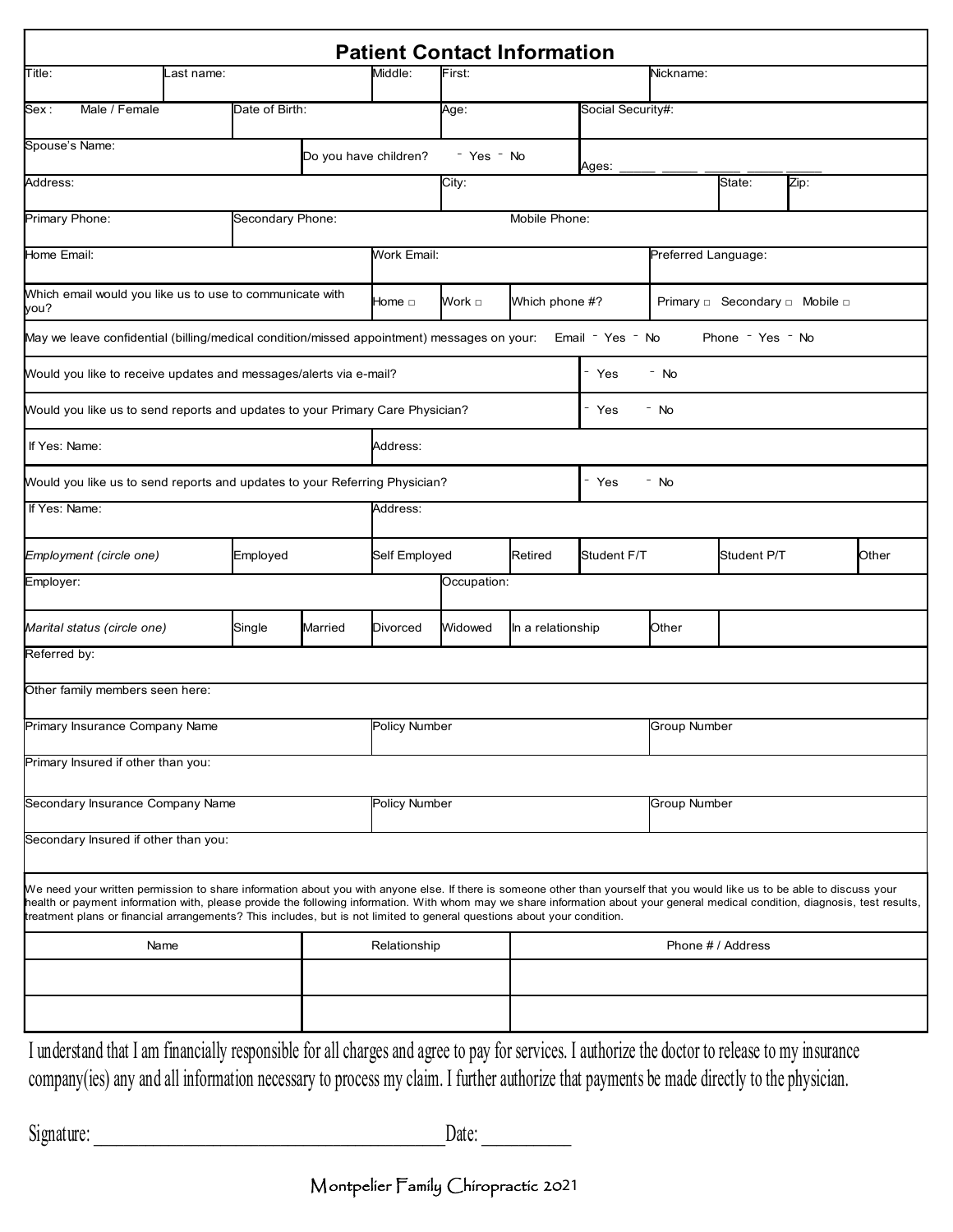# **Current Complaints**

### Patient's Name: \_\_\_\_\_\_\_\_\_\_\_\_\_\_\_\_\_\_\_\_\_\_\_ Date: \_\_\_\_\_\_\_\_\_\_\_\_\_

Please indicate the current complaints you are experiencing by marking the image below and providing details using the sections below. If you have more than one region of complaints, use additional sheets.





| Office Use Only            |                           |  |  |  |  |  |
|----------------------------|---------------------------|--|--|--|--|--|
| Hgt:                       | Respiration:<br>bpm       |  |  |  |  |  |
| Wgt<br>lbs                 | R BP<br>$\prime$<br>mm Hg |  |  |  |  |  |
| <b>BMI</b>                 | L BP<br>mm Hg             |  |  |  |  |  |
| Pulse:<br>bpm              | Right / Left Handed       |  |  |  |  |  |
| F<br>Temperature           |                           |  |  |  |  |  |
| <b>Regional Assessment</b> |                           |  |  |  |  |  |
| <b>NECK</b>                | BACK                      |  |  |  |  |  |
| LEFS                       | DASH                      |  |  |  |  |  |

| Area(s) of<br>Complaint                                                 |                                                                                  |                                                                                     |                 |                     |                       |                   |                  |  |
|-------------------------------------------------------------------------|----------------------------------------------------------------------------------|-------------------------------------------------------------------------------------|-----------------|---------------------|-----------------------|-------------------|------------------|--|
| Pain / Symptom<br>Intensity:                                            |                                                                                  | 0 (None) 1 2 3 4 5 6 7 8 9 10 (Excruciating) N/A                                    |                 |                     |                       |                   |                  |  |
| <b>Mechanism Of Injury:</b>                                             |                                                                                  |                                                                                     |                 |                     |                       |                   |                  |  |
|                                                                         | Onset, When and how did the condition begin?                                     |                                                                                     |                 |                     |                       |                   |                  |  |
| <b>Frequency (How Often?)</b>                                           |                                                                                  | Infrequent $< 25%$<br>Occasional 25%-50%                                            |                 |                     | Frequent 50% - 75%    |                   | Constant $> 75%$ |  |
| <b>Duration: How long?</b>                                              | over the past                                                                    | seconds, minutes, hours, days, weeks, months, years<br>days, weeks, months, year(s) |                 |                     |                       |                   |                  |  |
|                                                                         | When does it seem to be at its worse? (Timing)                                   |                                                                                     |                 |                     |                       |                   |                  |  |
| $\Box$ Morning                                                          | $\Box$ Midday $\Box$ End of Day $\Box$ Throughout the day $\Box$ Night with Pain | During / After - □ Light □ Moderate □ Strenuous - Activities                        |                 |                     |                       |                   |                  |  |
|                                                                         | Would you describe the pain as radiating/shooting?, If so where?                 |                                                                                     |                 |                     |                       |                   |                  |  |
| $\Box$ Yes $\Box$ No                                                    |                                                                                  |                                                                                     |                 |                     |                       |                   |                  |  |
|                                                                         | The symptoms are described as: (Quality)                                         |                                                                                     |                 |                     |                       |                   |                  |  |
| Dull                                                                    | Sharp                                                                            | Throbbing                                                                           |                 | <b>Burning</b>      | Deep                  |                   | Aching           |  |
| Tingling                                                                | Stabbing                                                                         | Cramping                                                                            | <b>Numbness</b> |                     | Radiating             |                   |                  |  |
|                                                                         | What makes it worse (Aggravating Factors)?                                       |                                                                                     |                 |                     |                       |                   |                  |  |
| Sitting                                                                 | Walking<br>Standing                                                              |                                                                                     |                 | Bending<br>Stooping |                       |                   | Lifting          |  |
| Sleeping                                                                | Sneezing                                                                         | Coughing<br>Straining                                                               |                 |                     | Reaching              |                   | Twisting         |  |
| Looking Up                                                              | Looking Down                                                                     | Movement                                                                            |                 | Rest                | Laying on back        |                   | Driving          |  |
| <b>House Chores</b><br>Laying on side<br>Scooping<br>Exercise<br>Typing |                                                                                  |                                                                                     |                 |                     | <b>Stair Stepping</b> |                   |                  |  |
|                                                                         | What makes it better? (Relieving Factors)                                        |                                                                                     |                 |                     |                       |                   |                  |  |
| Sitting                                                                 | Standing                                                                         | Laying down                                                                         |                 |                     | Knees bent up         | Support           |                  |  |
| No Movement                                                             | Movement                                                                         | Heat<br>lce                                                                         |                 |                     |                       | Analgesic Topical |                  |  |
| Stretching/Exercise                                                     | Medication                                                                       | Rest<br>Massage                                                                     |                 |                     |                       | Adjustment        |                  |  |
| Comments:                                                               |                                                                                  |                                                                                     |                 |                     |                       |                   |                  |  |

 $\frac{1}{2}$  ,  $\frac{1}{2}$  ,  $\frac{1}{2}$  ,  $\frac{1}{2}$  ,  $\frac{1}{2}$  ,  $\frac{1}{2}$  ,  $\frac{1}{2}$  ,  $\frac{1}{2}$  ,  $\frac{1}{2}$  ,  $\frac{1}{2}$  ,  $\frac{1}{2}$  ,  $\frac{1}{2}$  ,  $\frac{1}{2}$  ,  $\frac{1}{2}$  ,  $\frac{1}{2}$  ,  $\frac{1}{2}$  ,  $\frac{1}{2}$  ,  $\frac{1}{2}$  ,  $\frac{1$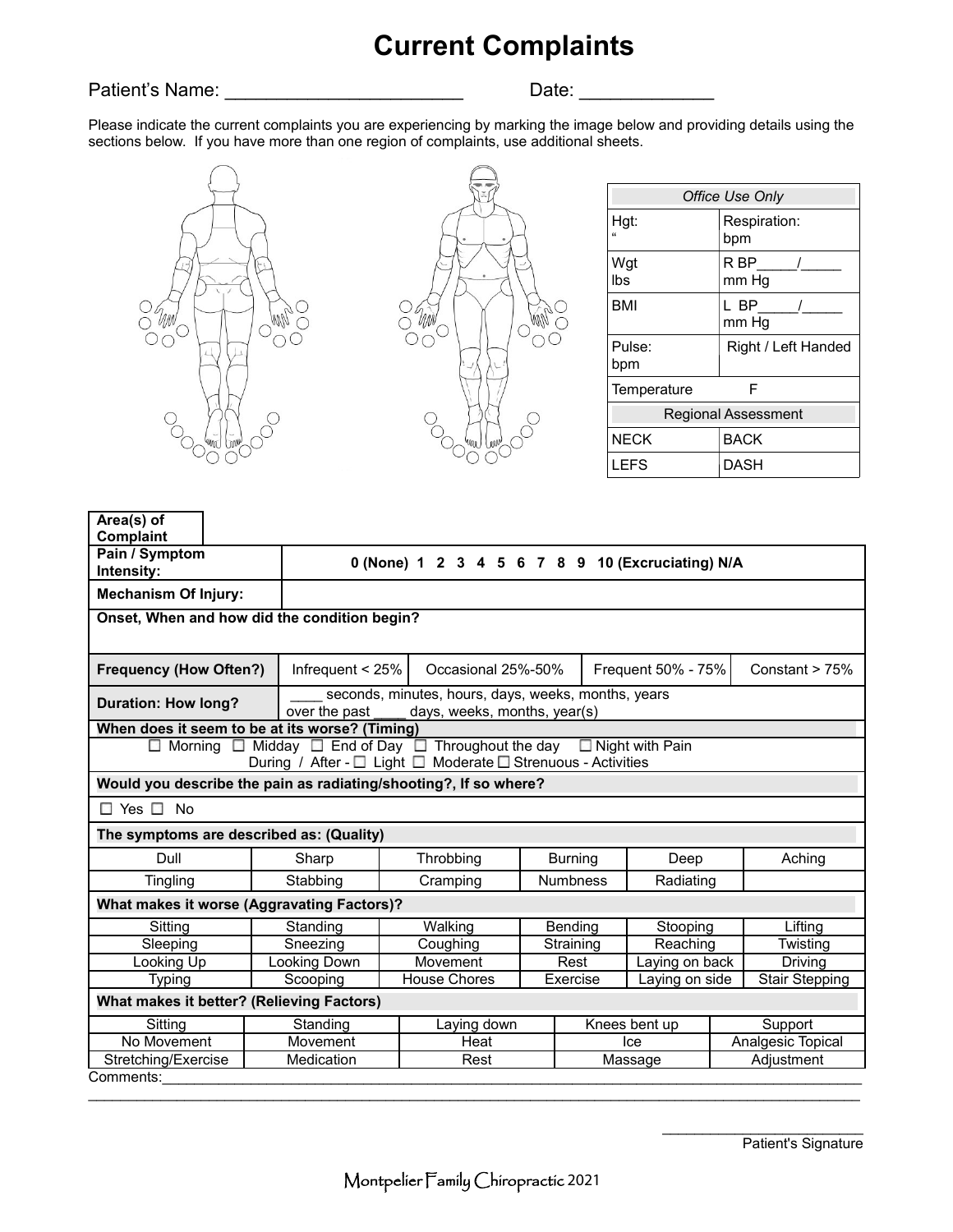| <b>Medical History for (print):</b>                                                                                                                                                      |                                                                                               |                                                                          |                       |                                                             |                                     |                           |                   |                            |                       |  |
|------------------------------------------------------------------------------------------------------------------------------------------------------------------------------------------|-----------------------------------------------------------------------------------------------|--------------------------------------------------------------------------|-----------------------|-------------------------------------------------------------|-------------------------------------|---------------------------|-------------------|----------------------------|-----------------------|--|
| Name of your family Doctor/Primary Care Physician:                                                                                                                                       |                                                                                               |                                                                          |                       |                                                             |                                     |                           |                   |                            |                       |  |
| What city and state?                                                                                                                                                                     |                                                                                               |                                                                          |                       |                                                             |                                     |                           |                   |                            |                       |  |
|                                                                                                                                                                                          | Date of last exam:<br>Date of last Visit:<br>$\prime$<br>$\prime$<br>$\prime$<br>$\prime$     |                                                                          |                       |                                                             |                                     |                           |                   |                            |                       |  |
| Past Surgeries (year of surgery):                                                                                                                                                        |                                                                                               |                                                                          |                       |                                                             |                                     |                           |                   |                            |                       |  |
| <b>Current Condition</b><br>The reason for this visit:<br>Have you been treated by a Medical Physician for this condition? <sup>-</sup> Yes - No                                         |                                                                                               |                                                                          |                       |                                                             |                                     |                           |                   |                            |                       |  |
|                                                                                                                                                                                          | If so, who, when & where?                                                                     |                                                                          |                       |                                                             |                                     |                           |                   |                            |                       |  |
| Have you ever been treated by a Chiropractor before?<br>- Yes - No Was it for the current condition?<br>Yes - No<br>If so, who, when & where?<br>Present/Past Illness /Conditions (ROS): |                                                                                               |                                                                          |                       |                                                             |                                     |                           |                   |                            |                       |  |
| $\square$ AIDS                                                                                                                                                                           | $\Box$ Cancer                                                                                 |                                                                          | $\Box$ Heart Problem  |                                                             |                                     | $\Box$ Multiple Sclerosis |                   | □ Spinal Disc Disease      |                       |  |
| $\Box$ Allergies                                                                                                                                                                         | $\Box$ Cirrhosis/hepatitis                                                                    | $\Box$ Pacemaker<br>$\Box$ Thyroid trouble<br>$\Box$ High blood pressure |                       |                                                             |                                     |                           |                   | $\Box$ Epilepsy            |                       |  |
| $\Box$ Anemia                                                                                                                                                                            | $\Box$<br>$\Box$ Diabetes<br>$\Box$ HIV/ARC<br>$\Box$ Prostate trouble<br>$\Box$ Tuberculosis |                                                                          |                       |                                                             |                                     |                           |                   |                            | GE(Reflux)D           |  |
| $\Box$ Arthritis                                                                                                                                                                         | $\Box$ Dislocated joints                                                                      |                                                                          | $\Box$ Kidney trouble |                                                             |                                     | $\Box$ Rheumatic fever    |                   | $\Box$ Ulcer               | $\Box$ Headaches      |  |
| $\Box$ Asthma                                                                                                                                                                            | $\Box$ Diverticulitis                                                                         |                                                                          | □ Low Blood Pressure  |                                                             |                                     | $\Box$ Scoliosis          |                   | $\Box$ Trouble<br>Sleeping | $\Box$ Stroke/TIA     |  |
| $\Box$ Hay Fever<br>Bone fracture                                                                                                                                                        |                                                                                               |                                                                          |                       | $\Box$ Sinus trouble<br>$\Box$ Mental/ Emotional Difficulty |                                     |                           |                   | $\square$ std's            | $\Box$ Polio          |  |
| Details / Other:                                                                                                                                                                         |                                                                                               |                                                                          |                       |                                                             |                                     |                           |                   |                            |                       |  |
| Allergies:                                                                                                                                                                               |                                                                                               |                                                                          |                       |                                                             |                                     |                           |                   |                            |                       |  |
| Medications/Supplements                                                                                                                                                                  |                                                                                               | Dosage                                                                   | Reason                |                                                             |                                     | Prescribed by             |                   |                            | Date prescribed       |  |
|                                                                                                                                                                                          |                                                                                               |                                                                          |                       |                                                             |                                     |                           |                   |                            |                       |  |
|                                                                                                                                                                                          |                                                                                               |                                                                          |                       |                                                             |                                     |                           |                   |                            |                       |  |
|                                                                                                                                                                                          |                                                                                               |                                                                          |                       |                                                             |                                     |                           |                   |                            |                       |  |
|                                                                                                                                                                                          |                                                                                               |                                                                          |                       |                                                             |                                     |                           |                   |                            |                       |  |
|                                                                                                                                                                                          |                                                                                               |                                                                          |                       |                                                             |                                     |                           |                   |                            |                       |  |
|                                                                                                                                                                                          |                                                                                               |                                                                          |                       |                                                             |                                     |                           |                   |                            |                       |  |
|                                                                                                                                                                                          |                                                                                               |                                                                          |                       |                                                             |                                     |                           |                   |                            |                       |  |
| Please use back of page if additional space is necessary.                                                                                                                                |                                                                                               |                                                                          |                       |                                                             |                                     |                           |                   |                            |                       |  |
| <b>Family History of Illness:</b>                                                                                                                                                        |                                                                                               |                                                                          |                       |                                                             |                                     |                           |                   |                            |                       |  |
| $\square$ AIDS                                                                                                                                                                           | $\Box$ Cancer<br>□ Multiple Sclerosis                                                         |                                                                          |                       |                                                             | □ Spinal Disc Disease               |                           |                   | $\square$ STD'S            |                       |  |
| Allergies                                                                                                                                                                                | $\Box$ Bone fracture                                                                          |                                                                          | $\Box$ Heart Problem  |                                                             | □ Low Blood Pressure                |                           |                   | $\Box$ Sinus trouble       | $\Box$ Ulcer          |  |
| $\Box$ Anemia                                                                                                                                                                            | $\Box$ Cirrhosis/hepatitis                                                                    | $\Box$ HIV/ARC                                                           |                       |                                                             | $\Box$ Mental/ Emotional Difficulty |                           |                   | $\Box$ Epilepsy            | $\square$ Polio       |  |
| $\Box$ Arthritis                                                                                                                                                                         | $\Box$ Diabetes<br>$\Box$ High blood pressure                                                 |                                                                          |                       | $\Box$ Prostate trouble                                     |                                     |                           | □ Thyroid trouble | $\Box$ Scoliosis           |                       |  |
| ∐ Asthma                                                                                                                                                                                 | $\Box$ Dislocated joints                                                                      |                                                                          | $\Box$ Kidney trouble |                                                             | $\Box$ Rheumatic fever              |                           |                   | $\Box$ Tuberculosis        | $\Box$ Diverticulitis |  |
| Details / Other:                                                                                                                                                                         |                                                                                               |                                                                          |                       |                                                             |                                     |                           |                   |                            |                       |  |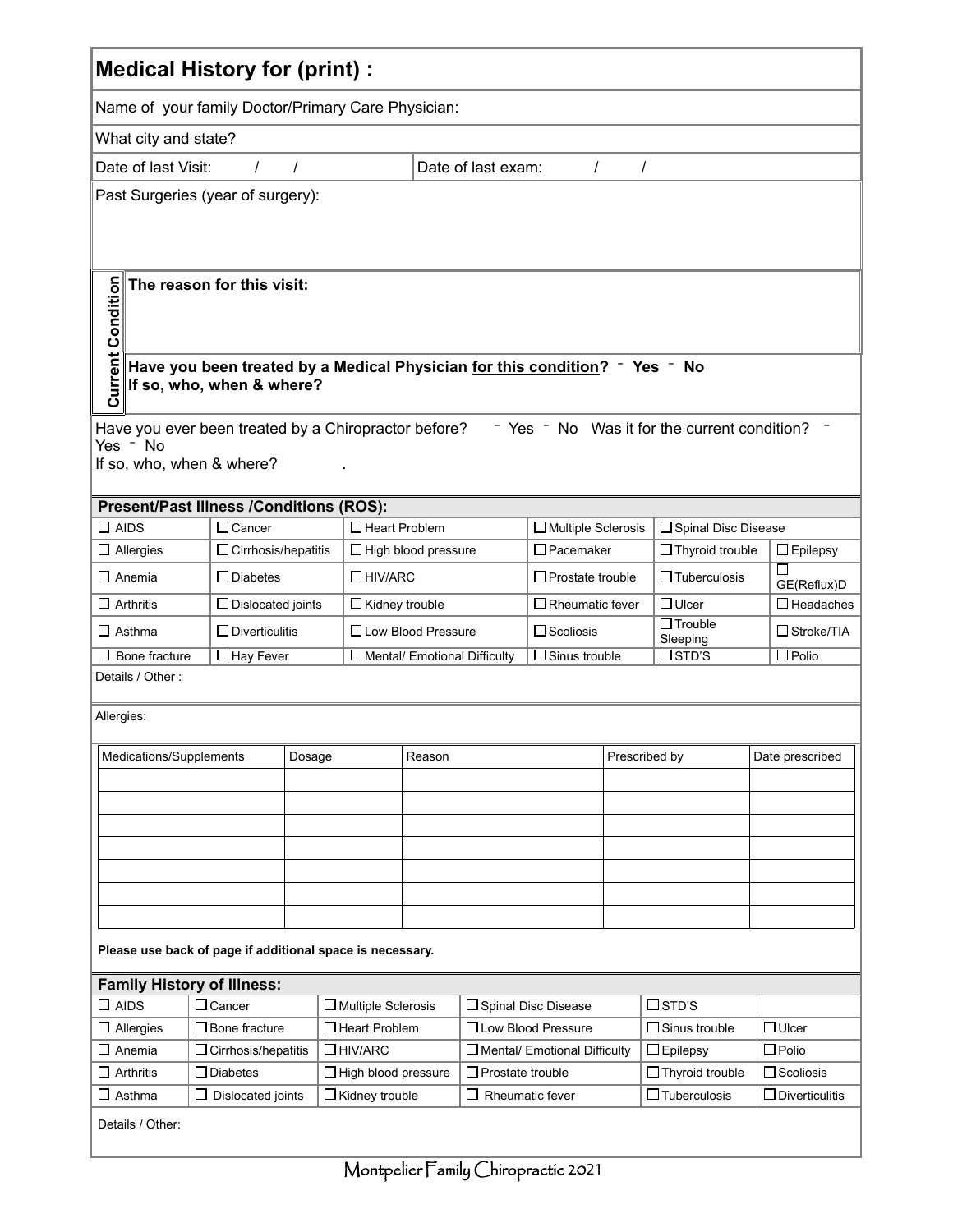# Patient Medical History, Continued

| <b>Social History:</b>                                                                        |                                                                                                                                           |  |  |  |  |  |  |
|-----------------------------------------------------------------------------------------------|-------------------------------------------------------------------------------------------------------------------------------------------|--|--|--|--|--|--|
| Alcohol Consumption? - Yes - No __drinks/week<br>Coffee Consumption? - Yes - No __drinks/week | Physical Stress level? 0(none)-10(extreme)<br>3   4   5   6   7   8   9<br>$\overline{0}$<br>$\mathbf{1}$<br>$\vert 2 \vert$<br>N/A<br>10 |  |  |  |  |  |  |
| Soda pop Consumption? - Yes - No __drinks/week                                                | Emotional Stress Level? 0(none)-<br>10(extreme)                                                                                           |  |  |  |  |  |  |
| Sleep Amount? hours/night<br>Pain Relievers? - Yes - No ___ #per day OTC or<br>Rx             | $\overline{2}$<br>-3.<br>$\mathbf{0}$<br>N/A<br>8<br>9.                                                                                   |  |  |  |  |  |  |
| Recreational Drug Use? - Yes - No<br>Healthy Eating Rank? (0-poor, 10 excellent)              | <b>Major Stressors:</b>                                                                                                                   |  |  |  |  |  |  |
| N/A<br>5.<br>9   10<br>$\mathcal{D}$<br>8<br>з.<br>6.                                         | Things to Improve:                                                                                                                        |  |  |  |  |  |  |
| Exercise Frequency: _____hours/day _____days/week                                             | <b>Other Health Goals:</b>                                                                                                                |  |  |  |  |  |  |

| <b>Smoking History</b>                                                                        |                             |
|-----------------------------------------------------------------------------------------------|-----------------------------|
| Currently Smoke? - Yes - No                                                                   | <b>Comments on Smoking?</b> |
| Smoked in Past: - Yes - No Date Quit                                                          |                             |
| Years Smoked? ______ years                                                                    |                             |
| Packs Per Day?                                                                                |                             |
| Level of Interest in Quitting 0 (none)- 10 (extreme)<br>2 3 4 5 6 7 8 9 10<br>$\Omega$<br>N/A |                             |
|                                                                                               |                             |

Comments:

*All questions contained in this questionnaire are strictly confidential and will become part of your medical record.*

Patient Name (Printed): \_\_\_\_\_\_\_\_\_\_\_\_\_\_\_\_\_\_\_\_\_\_\_\_\_\_\_\_\_\_\_\_\_

Patient Signature: \_\_\_\_\_\_\_\_\_\_\_\_\_\_\_\_\_\_\_\_\_\_\_\_\_\_\_\_\_\_\_\_\_\_\_\_\_ Date:\_\_\_\_\_\_\_\_\_\_\_\_\_\_\_\_

Montpelier Family Chiropractic 2021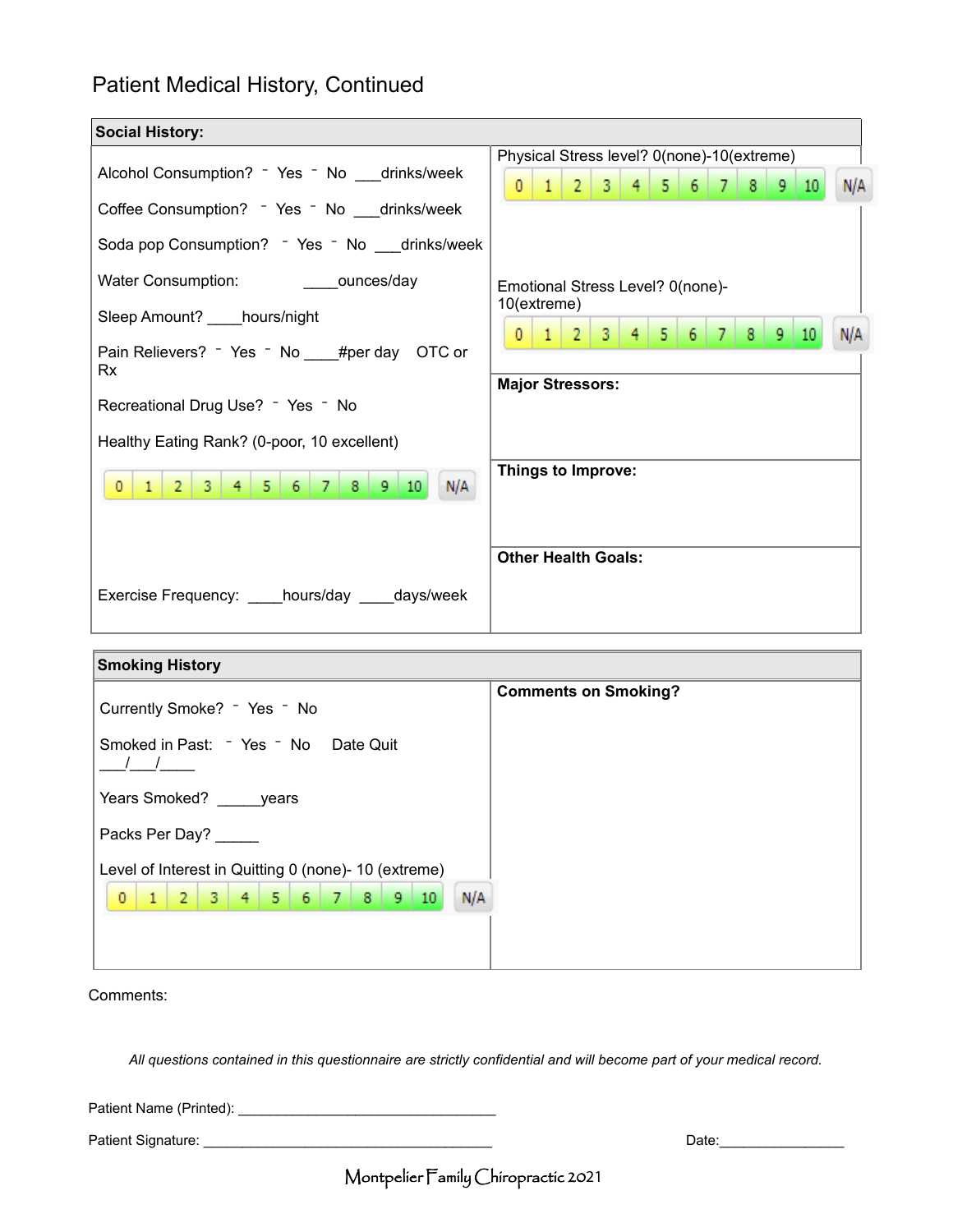



# *NOTICE OF PATIENT PRIVACY PRACTICES*

This notice has been published by Montpelier Family Chiropractic. It applies to everyone who works for Montpelier Family Chiropractic, including our employees, contractors, and volunteers.

The Montpelier Family Chiropractic team understands that information about you and your health is sensitive and personal. We are also required by law to maintain the privacy of information we gather and use about our patients, and provide them with notices of our legal duties and privacy practices with respect to their information.

While we are committed to the privacy of our patients' information, in order to serve them we need to gather, keep and use records of this information. We sometimes also need to share information with other parties. This notice is intended to let you know how we use and disclose your information.

This notice is also to let you know about certain legal rights you have with respect to the information we hold about you. You have certain rights to review and copy our records of information about you. You may also request that we amend these records, and may ask us to account for certain disclosures we have made about you.

We are required to comply with the terms of this Notice while it is in effect. We reserve the right to change the terms of this Notice, and make the news effective for all information to which this Notice applies. This Notice will be in effect from May 23, 2005 until the date we publish an amended Notice. If we do publish an amended Notice, we will notify you by sending a copy to you at your last address shown in our records. We will also publish the amended Notice in our office.

This Notice covers all information in our written or electronic records which concern you, your health care, and payment for your health care. It also covers information we may have shared with other organizations to help us provide your care, submit insurance claims on your behalf, or manage some of our administrative options.

Except for certain disclosures for legal purposes described below, we can only use or disclose information about you with your written authorization or consent.

*With your written consent, we can use or disclose our information for the following purposes:*

- We may use or disclose information about you for treatment purposes to doctors, nurses, technicians, medical students, or other individuals who work in our practices who are involved in providing you with health care. We may also disclose information about you to organizations and individuals involved in your care who are outside of our practice, such as consulting physicians, laboratories, social workers, and so on.
- We may use or disclose information about you for payment purposes to our clerks and officers involved in billing and claims payment. We also disclose such information to your health plan or other third party financially responsible for your care or to claims and billing services if necessary.
- We may use or disclose information about you for operational activities in connection with our practices. These activities might include practice quality improvement, training of medical students, insurance underwriting, medical or legal review, and business planning or administration of our practice.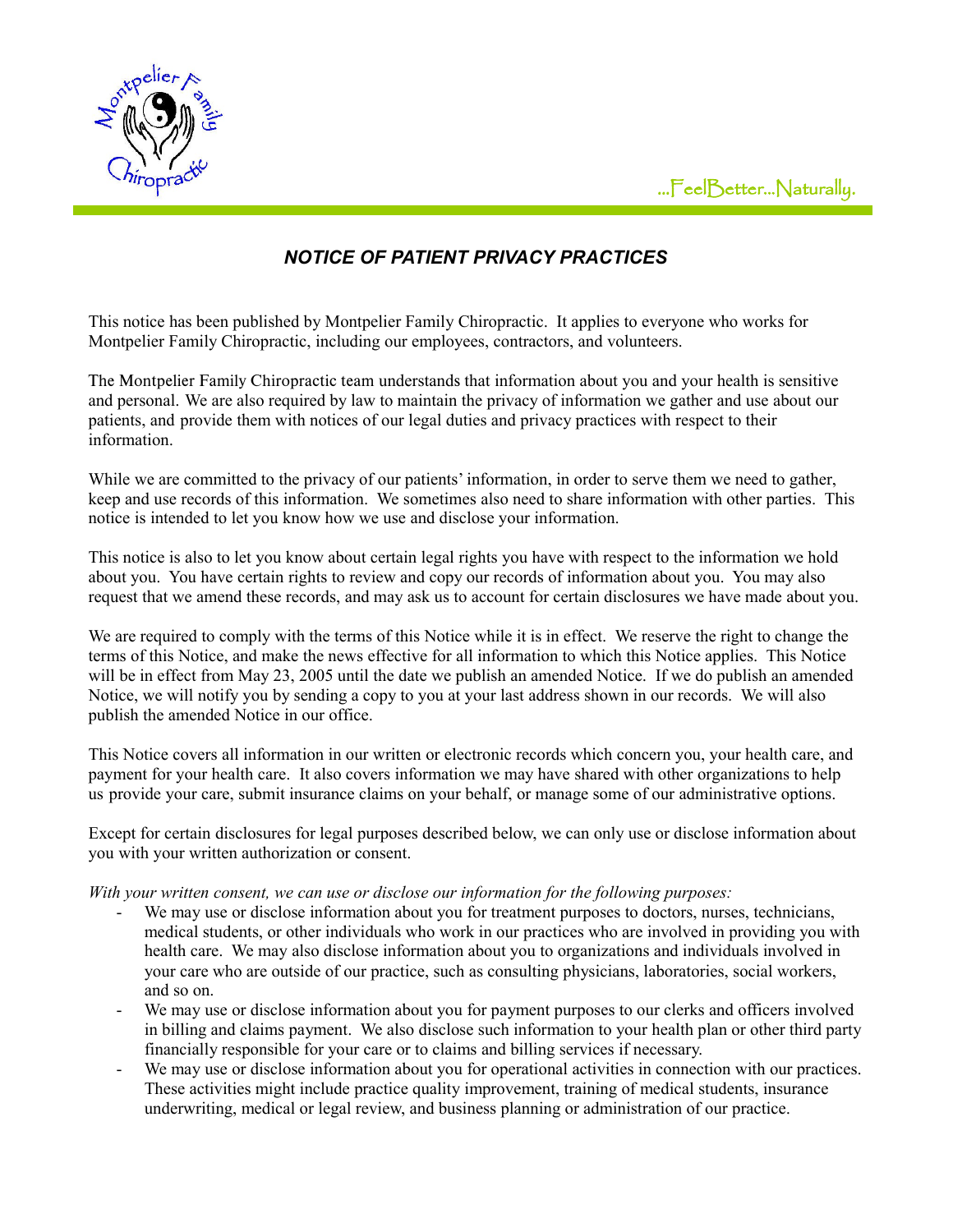



*Without your consent or authorization, we may disclose information about you only for the following purposes:*

- To a public health agency, for purposes such as controlling disease.
- In case of suspected child abuse, to the appropriate governmental authority.
- In other cases of suspected abuse, to the appropriate governmental authority.
- In other cases of suspected abuse, neglect or domestic violence, to the appropriate governmental authority, which your agreement or if required by law, or if you are incapacitated or it appears necessary to prevent serious harms to you or others. To health oversight authorities, for regulatory, licensing and other legal purposes.
- In litigation, subject to certain requirements controlling the terms or disclosures.
- To law enforcement agencies, subject to applicable legal requirements and limitations.
- For medical research purposes, subject to your authorization or approval by an institutional review board.
- If you are in the United States military, national security or intelligence, or foreign service, to your authorized federal officials.

We may not use or disclose information about you for any other purpose without your written authorizations, provided separately from you in written consent.

#### *By law, you are entitled to:*

- Ask us to further restrict our use and disclosure of information about you. We are not required to grant such a request, but if we do we must make sure restrictions are implemented.
- Receive confidential communications from us, at an alternative address you provide to us.
- Review our records for your information.
- Obtain a copy of all or any part of our records of your information. We may charge you a reasonable copying charge of \$15.00 plus .75 cents per page for the first 30 pages then .50 cents per each additional page.
- Ask us to amend your records, if you believe that they are incorrect or incomplete. We are not required to make such an amendment. If you request an amendment and we determine we will not make it, you are entitled to have a statement of your disagreement included in your records. If you do include a statement of disagreement in your records, we may include a statement of explanation or response in your records as well.
- Obtain an accounting of all persons to who have disclosed information about you, for any purposes except your treatment, payment for your treatment or our health care operations.
- If you have provided us with an authorization for any purpose, you may revoke it an any time. You may revoke an authorization by giving us written notice at our Contact address given above. Your revocation will be effective as of the time we receive it, and will not apply to any uses or disclosures which occur before that time.
- You may revoke your consent to uses and disclosures for treatment, payment, and health care operations purposes at any time. You may revoke your consent by giving us written notice at our contact address given above. Your revocation will be effective as of the time we receive it, and will not apply to any uses of disclosures which occur before the time. If you revoke your consent, we may elect to discontinue your health care treatment.
- If you believe we have violated your privacy rights, you may forward us a written complaint to our contact address given above. You may also file a complaint with the Secretary of the United States Department of Health and Human Services. If you do file a complaint, we are legally prohibited from retaliating against you.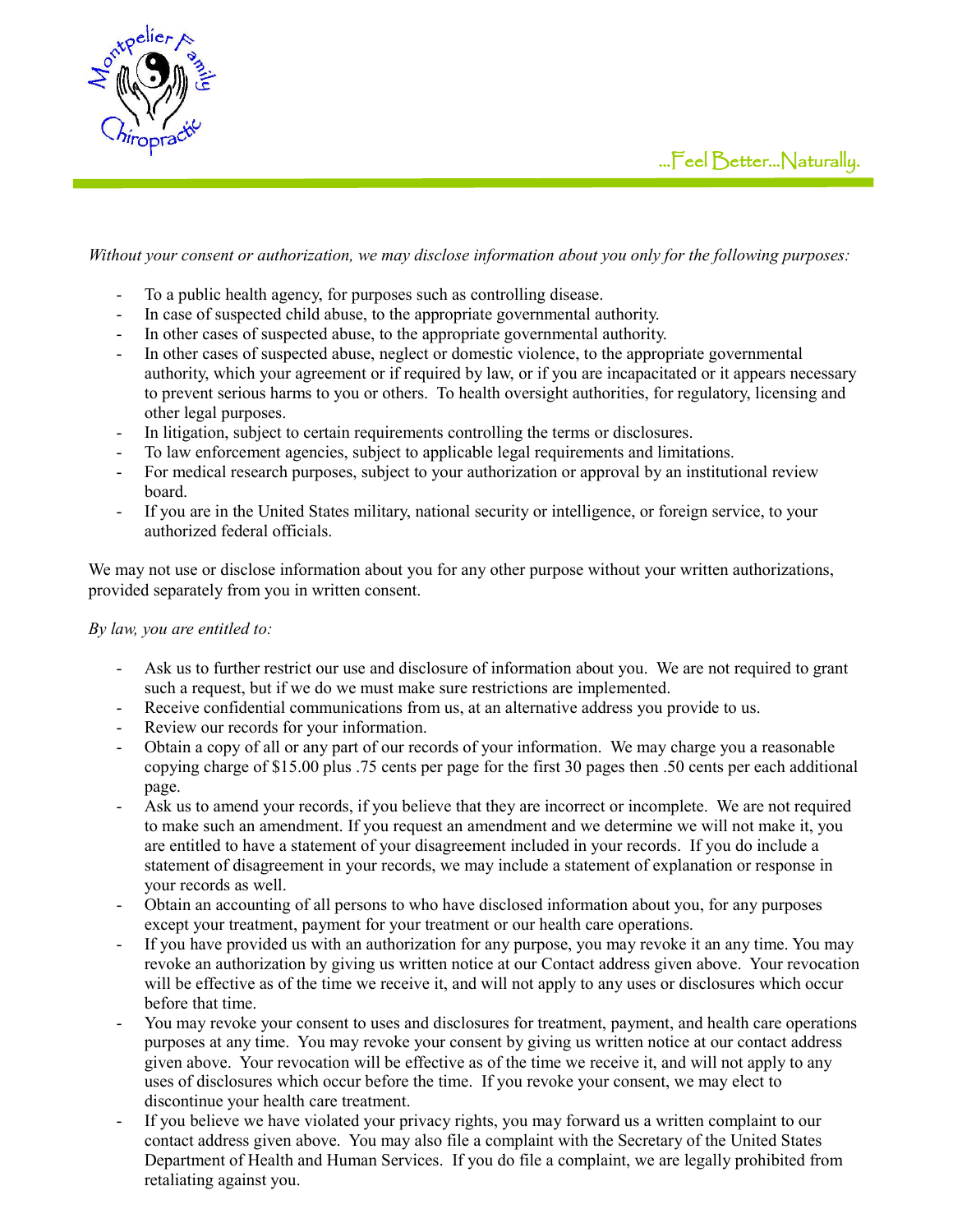

## **ACKNOWLEDGMENT OF PRIVACY PRACTICES**

My signature confirms that I have been informed of my rights to privacy regarding my protected health information, under the Health Insurance Portability and Accountability Act of 1996 (HIPAA). I understand that this information can and will be used to:

- Provide and coordinate my treatment among a number of health care providers who may be involved in that treatment directly and indirectly.
- Obtain payment from third-party payers for my health care services; and
- Conduct normal health care operations such as quality assessment and improvement activities

I have been informed of my medical provider's *Notice of Privacy Practices* containing a more complete description of the use and disclosures of my protected health information. I have been given the right to review and receive a copy of such *Notice of Privacy Practices.* I understand that my medical provider has the right to change the *Notice of Privacy Practices* and that I may contact this office at the address above to obtain a current copy of the *Notice of Privacy Practices.*

I understand that I may request in writing that you restrict how my private information is used or disclosed to carry out treatment, payment or health care operations and I understand that you are not required to agree to my requested restrictions, but if you do agree then are bound to abide by such restrictions.

Patient name\_\_\_\_\_\_\_\_\_\_\_\_\_\_\_\_\_\_\_\_\_\_\_\_\_\_\_\_\_\_\_\_\_\_\_\_\_\_

Signature

Relationship to patient

Date\_\_\_\_\_\_\_\_\_\_\_\_\_\_\_\_\_\_\_\_\_\_\_\_\_\_\_\_\_\_\_\_\_\_\_\_\_\_\_\_\_\_\_\_\_\_